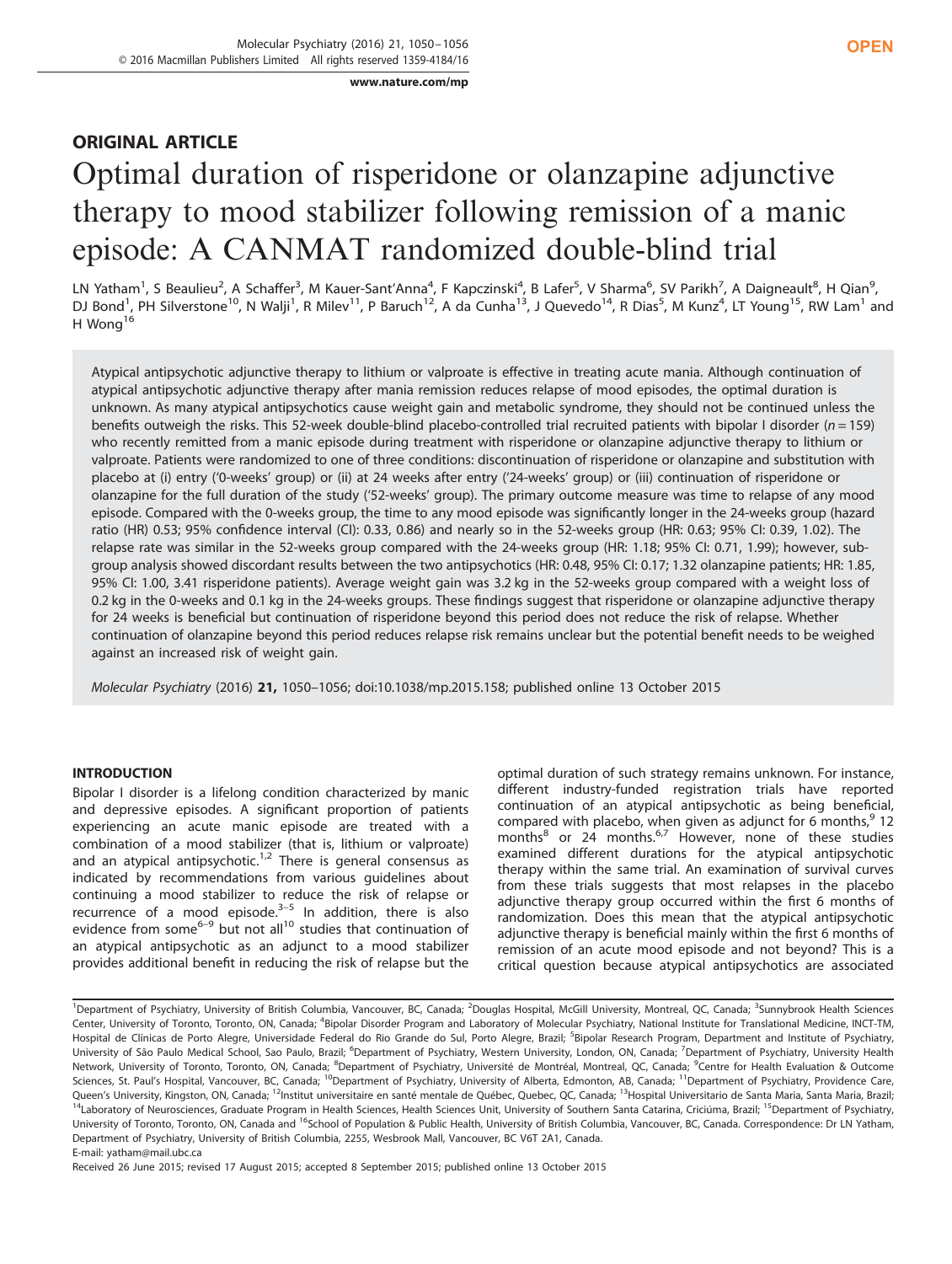with significant side effects such as weight gain, metabolic syndrome and extrapyramidal side effects and hence should not be continued unless their benefits beyond 6 months can be clearly demonstrated.

Therefore, the primary objective of this randomized doubleblind placebo-controlled trial was to determine the efficacy of different durations (24 or 52 weeks) of atypical antipsychotic adjunctive therapy (that is, risperidone or olanzapine) to mood stabilizer vs discontinuing the atypical antipsychotic at study entry in preventing relapse of any mood episode in bipolar I disorder patients who recently remitted (within 6 weeks of remission) from an acute manic episode. An important additional objective was to investigate whether 52 weeks of treatment offered any additional benefit compared with discontinuing the atypical antipsychotic after 24 weeks.

#### MATERIALS AND METHODS

## **Subjects**

Patients for the study were recruited from 17 Canadian Network for Mood and Anxiety Treatments (CANMAT)-affiliated academic centers in Canada and collaborating sites in Brazil. Study procedures were approved by the Research Ethics Boards of each site. A written informed consent was obtained from all patients after providing a complete description of the study. Patients aged  $\geq 17$  years were eligible for the study if they were: (1) diagnosed with Bipolar I disorder; (2) treated within the previous 12 weeks, for a DSM-IV<sup>11</sup> acute manic or mixed episode with a combination of mood stabilizer (lithium or valproate) and atypical antipsychotic (risperidone or olanzapine); (3) in remission from the manic or mixed episode for at least 2 weeks and no more than 6 weeks based on (i) a Clinical Global Impression Severity (CGI-S) $^{12}$  score of 2 or less for 2 consecutive weeks or (ii) a Young Mania Rating Scale (YMRS)13 score of 8 or less and a Hamilton Rating Scale for Depression (HAM-D)<sup>14</sup> 21- item score of 8 or less for two consecutive weeks.

Patients with a history of comorbid substance abuse or other axis I disorders were allowed but those taking other psychotropic medication with the exception of benzodiazepines were excluded.

#### Trial design and interventions

This study was a multi-center three-parallel-group randomized doubleblind placebo-controlled trial with up to 52 weeks of follow-up. After obtaining informed consent, patients were randomized to one of the three groups. Randomizations were stratified by drug combination and by center. The treating clinicians and all research personnel except the trial statistician and the pharmacist were blinded to treatment arm allocations. Patients randomized to the '0-weeks' group tapered and discontinued risperidone or olanzapine over 2 weeks beginning on the day of randomization and received placebo substitution for the remaining 50 weeks. Patients randomized to the '24-weeks' group received risperidone or olanzapine for 24 weeks. The antipsychotic was tapered and discontinued over the next 2 weeks with the placebo substitution for the remaining 26 weeks. Patients randomized to the '52-weeks' group continued risperidone or olanzapine for 52 weeks. All patients continued the same mood stabilizer (lithium or valproate) they had been taking at study entry and serum levels were maintained within the therapeutic ranges (0.6–1.2 mmol/L for lithium and 350–830 μmol/L for valproate) throughout the 52 weeks. The dose and type of atypical antipsychotic were the same as the patient had been on at entry into the study. Allowed dosages for risperidone were 1–6 mg per day and olanzapine 5–25 mg per day. Patients were not allowed to receive any other psychotropic medication except benzodiazepines for sedation and anti-parkinsonian medication for extrapyramidal side effects. Patients were allowed to receive psychoeducation and counseling regarding sleep hygiene, healthy daily routines and rhythms, alcohol and substance abuse, anxiety management, conflict resolution and problem solving, as clinically indicated as part of their ongoing clinical care.

#### Study outcomes

Patients were assessed biweekly until week 8 and every 4 weeks thereafter up to week 52 by trained raters blind to treatment allocation using the following instruments: YMRS, HAMD-21, Montgomery-Asberg Depression 1051

Rating Scale (MADRS),<sup>15</sup> CGI-S and Clinical Global Impression-Bipolar Severity (CGI-BP). Clinical Global Impression-Improvement (CGI-I) and CGI-BP change were assessed from week 2 onwards. Safety and tolerability were evaluated through clinical observation as well as using the Udvalg for Kliniske Undersøgelser Side Effect Rating Scale (UKU)16 as well as the Extrapyramidal Symptoms Rating Scale (ESRS)<sup>17</sup> at baseline and at monthly visits. Laboratory measurements on blood sera were obtained at the screening visit and at weeks 12, 24, 36 and 52.

The primary outcome measure was the time to any mood episode, defined as any of the following events: (i) YMRS score of 15 or greater, (ii) HAM-D 21-item score of 15 or greater or HAM-D suicide item score of 3 or greater, (iii) CGI-S score of 3 or greater, (iv) hospitalization for treatment of mood symptoms or (v) suicide or suicide attempt. Patients experiencing a primary event were removed from further study follow-up.

Secondary outcome measures were time to a manic episode, time to a depressive episode and time to premature discontinuation from the study for any clinical reason (primary endpoint met, dose change in risperidone or olanzapine study medication, new intervention, adverse event). Primary outcome events were classified as manic or depressive based on the CGI-BP, YMRS and HAM-D scores.

#### Sample size

The planned sample size for the trial was 540 patients (180 per group). This sample size was based on two primary comparisons of the event proportions (24-weeks vs 0-weeks groups and 52-weeks vs 0-week groups) by 52 weeks, each at a two-sided significance level of 0.025 (to ensure an overall type I error rate less than 5%) with 80% power and allowing for a 25% drop-out rate. The assumed event proportions were 55% in the 0-week group and 38% (that is, absolute reduction of 17%) in each of the other two groups.

### Statistical analysis

All analyses were conducted on an intent-to-treat basis and included all randomized patients. Kaplan–Meier cumulative incidence plots were used to summarize the time to any mood episode by treatment group. For the primary analysis, a Cox proportional hazards model with adjustment for the antipsychotic drug and for the mood stabilizer drug was used to compare the time to any mood episode across treatment groups. As a sensitivity analysis, a mixed effects (frailty) Cox model with site entered as a clustering variable was fit to account for potential site effects. Patients who did not experience the primary outcome were censored as of the time of last follow-up visit.

Similar analyses were used to evaluate the time to a manic episode, and the time to a depressive episode. When analyzing the time to a manic (depressive) event, patients experiencing a depressive event (manic event) were censored at the time of this event.

Changes in weight and laboratory parameters were calculated as the difference between the measurements at baseline and at last follow-up; if the measurement at last follow-up was missing, the most recently observed value was used.

#### RESULTS

### Patients and disposition

A total of 159 patients were randomized (52 to the 0-weeks group, 54 to the 24-weeks group and 53 to the 52-weeks group) into the trial across 17 sites. The recruitment for the study was much slower than anticipated and ultimately was stopped because of expiration of funding.

Patient characteristics were well-balanced across the groups except that the patients in the 0-weeks group had a higher percentage of women, lower mean weight and lower percentage with a history of or currently active psychiatric comorbidity compared with the patients in the other two groups, while the patients in the 24-weeks group had a lower percentage with alcohol/substance abuse (Table 1). The disposition of patients is summarized in Figure 1. A total of 34 (21%) patients discontinued the study (8, 14 and 12 patients in the 0-weeks, 24-weeks and 52-weeks groups, respectively) for reasons other than meeting the primary endpoint. The mean follow-up times were 18, 25 and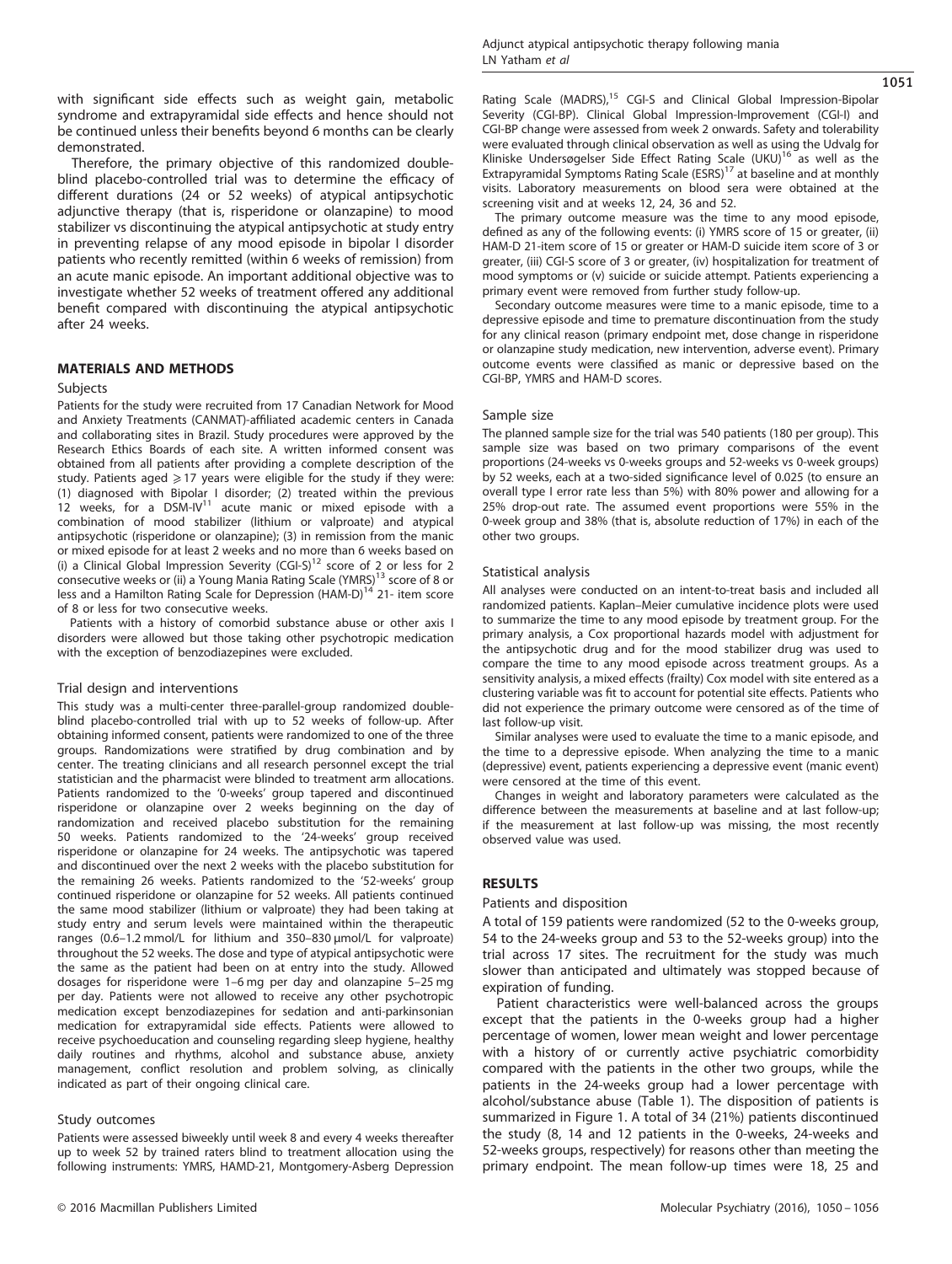1052

|                                     | 0 weeks ( $N = 52a$ ) | 24 weeks ( $N = 54^b$ ) | 52 weeks ( $N = 53^{\circ}$ ) | All $(N = 159)$ |  |
|-------------------------------------|-----------------------|-------------------------|-------------------------------|-----------------|--|
|                                     | N $(%)$               | N $(%)$                 | N $(%)$                       | N $(\% )$       |  |
| Male                                | 20 (38%)              | 28 (53%)                | 31 (58%)                      | 79 (50%)        |  |
| Race                                |                       |                         |                               |                 |  |
| Caucasian                           | 45 (86%)              | 40 (74%)                | 40 (75%)                      | 125 (79%)       |  |
| Asian                               | 3(6%)                 | 4(8%)                   | 3(6%)                         | 10 (6%)         |  |
| <b>Black</b>                        | 2(4%)                 | 4(8%)                   | 6 (11%)                       | 12 (8%)         |  |
| Hispanic                            | $0(0\%)$              | 4(8%)                   | $1(2\%)$                      | 5(3%)           |  |
| Other                               | 2(4%)                 | $1(2\%)$                | 3(6%)                         | 6(4%)           |  |
| Alcohol/substance abuse comorbidity | 23 (44%)              | 17 (31%)                | 22 (42%)                      | 62 (39%)        |  |
| Other psychiatric comorbidity       | 9(17%)                | 15 (28%)                | 17 (32%)                      | 41 (26%)        |  |
| Episode type                        |                       |                         |                               |                 |  |
| Manic                               | 43 (83%)              | 45 (83%)                | 43 (81%)                      | 131 (82%)       |  |
| Mixed                               | 9(17%)                | 9(17%)                  | 10 (19%)                      | 28 (18%)        |  |
| Drug combination, n (%)             |                       |                         |                               |                 |  |
| Lithium+Olanzapine                  | 10 (19%)              | 10 (19%)                | 11 (20%)                      | 31 (19%)        |  |
| Lithium+Risperidone                 | 17 (33%)              | 19 (35%)                | 18 (34%)                      | 54 (34%)        |  |
| Epival+Olanzapine                   | 12 (23%)              | 11 (20%)                | 12 (23%)                      | 35 (22%)        |  |
| Epival+Risperidone                  | 13 (25%)              | 14 (26%)                | 12 (23%)                      | 39 (25%)        |  |
|                                     | Mean $(s.d.)$         | Mean $(s.d.)$           | Mean $(s.d.)$                 | Mean $(s.d.)$   |  |
| Age (year)                          | 38.96 (15.43)         | 38.13 (13.59)           | 36.66 (11.32)                 | 37.91 (13.49)   |  |
| Weight (kg)                         | 71.58 (11.48)         | 84.56 (23.74)           | 84.42 (19.60)                 | 80.33 (19.90)   |  |
| Duration of bipolar disorder (year) | 10.56 (11.70)         | 10.98 (11.27)           | 11.71 (10.27)                 | 11.08 (11.04)   |  |
| Lithium levels (mmol/L)             | 0.79(0.19)            | 0.81(0.16)              | 0.79(0.24)                    | 0.80(0.20)      |  |
| Valproate levels (µmol/L)           | 469.19 (139.68)       | 484.47 (111.08)         | 504.25 (113.68)               | 485.47 (121.53) |  |
| Olanazpine dose (mg)                | 10.11 (4.53)          | 10.60 (5.64)            | 9.57(4.44)                    | 10.08 (4.82)    |  |
| Risperidone dose (mg)               | 2.08(1.10)            | 2.38(1.41)              | 2.45 (1.46)                   | 2.31(1.33)      |  |

Abbreviation: s.d., standard deviation. <sup>a</sup>One patient missing weight; two patients missing lithium level. <sup>b</sup>One patient missing age, gender, race; two patients missing lithium level. <sup>c</sup>One patient missing valproate level and duration of bipolar disorder.



Figure 1. Subject enrollment and disposition.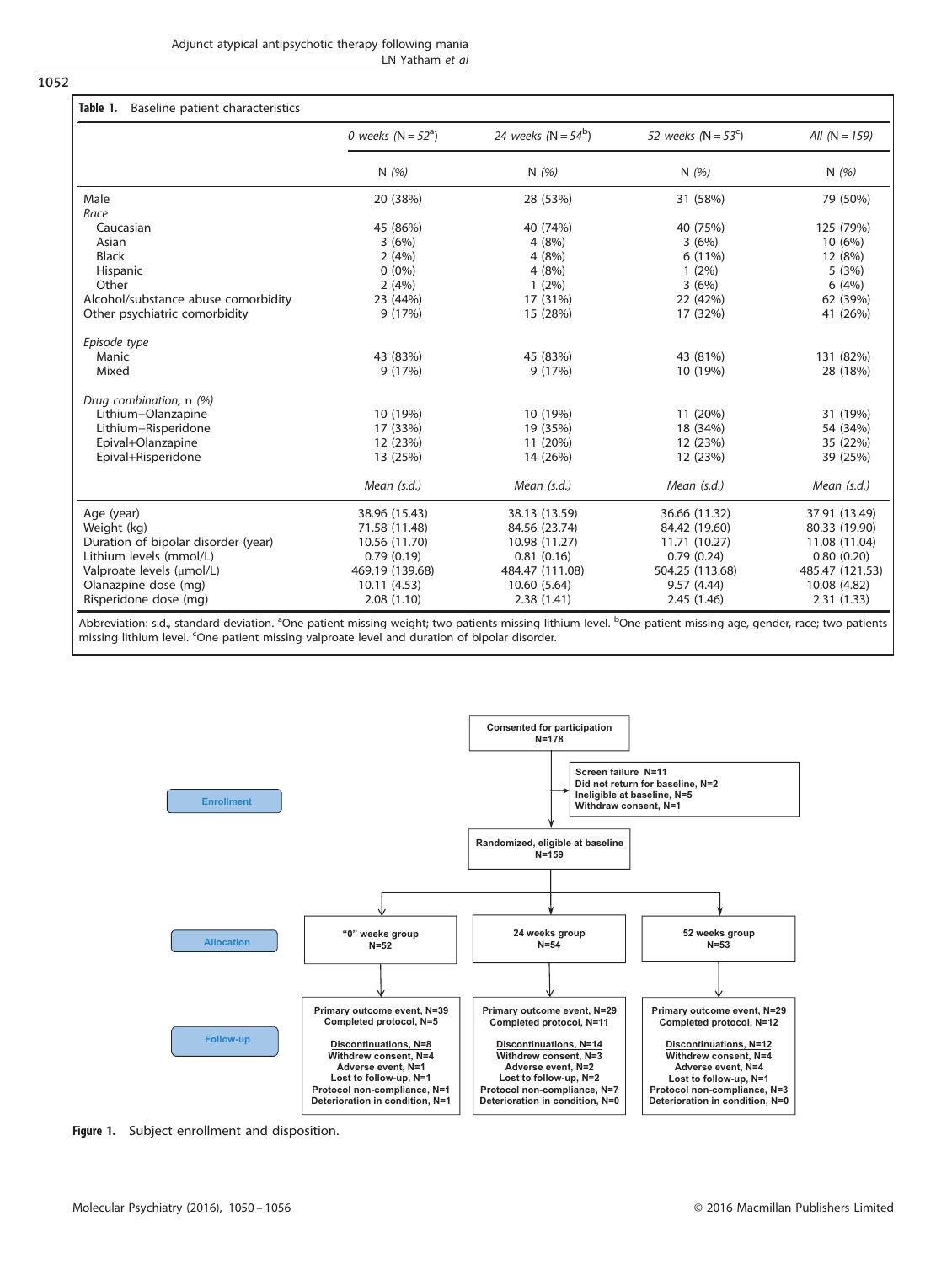|                                                                                        | Treatment group     |                               |                |  |  |
|----------------------------------------------------------------------------------------|---------------------|-------------------------------|----------------|--|--|
|                                                                                        | 0 weeks<br>$N = 52$ | 24 weeks 52 weeks<br>$N = 54$ | $N = 53$       |  |  |
| Total:                                                                                 | 39                  | 29                            | 29             |  |  |
| By study criterion <sup>a</sup> :                                                      |                     |                               |                |  |  |
| YMRS score of 15 or greater                                                            | 10                  | 5                             | 7              |  |  |
| HAM-D 21-item score of 15 or<br>areater                                                | 16                  | 13                            | 14             |  |  |
| HAM-D suicide item score of 3 or<br>greater                                            | 4                   | 5                             | $\overline{2}$ |  |  |
| CGI-S score of 3 or greater                                                            | 38                  | 27                            | 29             |  |  |
| Patient required hospitalization                                                       | 8                   | 1                             | 3              |  |  |
| Patient who made a suicide<br>attempt or committed suicide<br>Antipsychotic sub-groups | 0                   | $\Omega$                      | $\Omega$       |  |  |
| Olanzapine                                                                             | $N = 22$            | $N = 21$                      | $N = 23$       |  |  |
| Mania                                                                                  | 3                   | 4                             | 3              |  |  |
| Depression                                                                             | 12                  | 6                             | 3              |  |  |
| Risperidone                                                                            | $N = 30$            | $N = 33$                      | $N = 30$       |  |  |
| Mania                                                                                  | 11                  | $\mathcal{P}$                 | 4              |  |  |
| Depression                                                                             | 13                  | 17                            | 19             |  |  |

Abbreviations: CGI-S, Clinical Global Impression Severity; HAM-D, Hamilton Depression Rating Scale; YMRS, Young Mania Rating Scale. <sup>a</sup>Patients may have met more than one criterion for a primary event.

24 weeks for the 0-weeks, 24-weeks and 52-weeks groups, respectively.

## Primary outcomes

There were 39 primary events (depression  $= 25$ , mania  $= 14$ ) among 52 patients in the 0-weeks group, 29 events (depression = 23, mania = 6) among 54 patients in the 24-weeks group and 29  $(depression = 22, mania = 7)$  events among 53 patients in the 52-weeks group (Table 2). Kaplan–Meier cumulative incidence curves (Figure 2a) suggested that the time to any mood episode was longer in both 52-weeks and 24-weeks groups compared with the 0-weeks group. However, the time to any mood episode was similar between the 52-weeks and 24-weeks groups. In the adjusted Cox analysis, the hazard ratio (HR) for time to any mood episode was 0.53 for the 24-weeks group relative to the 0-weeks group (95% confidence interval (CI): 0.33, 0.86;  $P = 0.01$ ) and 0.63 for the 52-weeks group relative to the 0-weeks group (95% CI: 0.39, 1.02;  $P = 0.06$ ). The HR for the 52-weeks group relative to the 24-weeks group was 1.18 (95% CI: 0.71, 1.99;  $P = 0.52$ ). On the basis of the Kaplan–Meier curves, the estimated 52-week event rates were 65%, 65% and 87% in the 52-weeks, 24-weeks and 0-weeks groups, respectively. The results were negligibly different in the mixed effects Cox model accounting for clustering by site.

## Secondary outcomes

Across groups, a total of 27 patients met criteria for a manic event and 70 for a depressive event. The time to a manic episode was longer in patients randomized to the 24-weeks and the 52-weeks groups compared with patients randomized to the 0-weeks group (Figure 2b) and statistically significant for the 24-weeks group (HR: 0.30, 95% CI: 0.12, 0.80;  $P = 0.02$ ) but not for the 52-weeks group (HR: 0.43, 95% CI: 0.17, 1.09;  $P = 0.08$ ). The time to a manic episode was shorter in the 52-weeks group compared with the 24-weeks groups but the difference was not statistically significant (HR: 1.41, 95% CI: 0.47, 4.25, P = 0.54).

Although the time to a depressive episode was also longer in the 24-weeks and 52-weeks groups compared with the 0-weeks group (Figure 2c), this difference was not statistically significant for either group (HR for 24-weeks vs 0-weeks groups: 0.65; 95% CI: 0.37, 1.15, P = 0.14: HR for 52-weeks vs 0-weeks groups: 0.73; 95% CI: 0.41, 1.29,  $P = 0.28$ ). In addition, the time to a depressive episode was similar in the 52-weeks group compared with the 24-weeks group (HR: 1.11; 95% CI: 0.62, 2.01,  $P = 0.72$ ).

The time to discontinuation for any clinical reason was longer in the 24-weeks and the 52-weeks groups compared with the 0-weeks group, but the effect was statistically significant only for the 24-weeks group (HR: 0.54, 95% CI: 0.34, 0.86,  $P = 0.01$ ) but not for the 52-weeks group (HR: 0.65, 95% CI: 0.41, 1.04, P = 0.07). The time to discontinuation for any clinical reason was similar in the 52-weeks group compared with the 24-weeks group (HR: 1.22, 95% CI: 0.74, 1.99, P = 0.44).

Subgroup analysis. In the olanzapine subgroup, the time to any mood episode was longer in both the 24-weeks and the 52-weeks groups compared with the 0-weeks group, with the difference reaching statistical significance for the 52-week group (HR: 0.23, 95% CI: 0.09, 0.59, P = 0.003) but not for the 24-weeks group (HR: 0.47, 95% CI: 0.21, 1.07,  $P = 0.07$ ). The time to any mood episode was longer but not statistically significant in the 52-weeks group compared with the 24-weeks group (HR: 0.48, 95% CI: 0.17; 1.32,  $P = 0.16$ ).

In the risperidone subgroup, the time to any mood episode was longer in the 24-weeks group relative to 0-weeks group but was not statistically significant (HR: 0.57, 95% CI: 0.31, 1.05,  $P = 0.07$ ). Surprisingly, the time to any mood episode in the 52-week group was similar to that in the 0-weeks group (HR: 1.05, 95% CI: 0.59, 1.88,  $P = 0.86$ ) and shorter than in the 24-weeks group (HR: 1.85, 95% CI: 1.00, 3.41;  $P = 0.05$ ).

## Adverse events

The only serious adverse event recorded was the single death from pneumonia, which occurred in the 52-weeks group, and was determined by the site investigator as being unrelated to the study medication. Rates of other adverse events were similar across the three groups (Table 3). The mean changes in the ESRS total score, Parkinsonism+Dystonia subscale and Dyskinesia subscale were similar across all three groups.

In terms of weight change, patients in the 52-weeks group gained significantly more weight (3.2 kg,  $P = 0.01$ ) compared with those in the 0-weeks group (lost 0.2 kg) and 24-weeks group (lost 0.1 kg). Within the olanzapine subgroup, the weight changes were a loss of 0.7 kg, a loss of 0.2 kg and a gain of 5.6 kg in the 0-week, 24-week and 52-week groups, respectively. The corresponding weight changes in the risperidone subgroup were a gain of 0.3 kg, no change and a gain of 1.3 kg. Clinically significant weight gain (≥7% or more of baseline weight) was more common among patients in the 52-weeks group (25%) than in the 0-weeks (12%) and 24-weeks (15%) groups. In the olanzapine subgroup, more patients gained  $\geq$  7% weight in the 52-weeks group (35%) compared with the 0-weeks group (5%) or the 24-weeks group (14%), while in the risperidone subgroup, these proportions were more similar across the groups (17%, 15% and 17% in the 0-weeks, 24-weeks and 52-weeks groups, respectively). Average change in glucose, cholesterol or triglycerides levels from baseline to last follow-up were similar in all three groups whether including all patients or in either antipsychotic subgroup.

## **DISCUSSION**

This is the first study to compare different durations of atypical antipsychotic adjunctive therapy in the maintenance treatment of bipolar I disorder after remission from an acute manic or mixed episode. The most important findings of the study are: (i) The time to relapse of any mood episode was significantly longer in the group that continued atypical antipsychotic adjunctive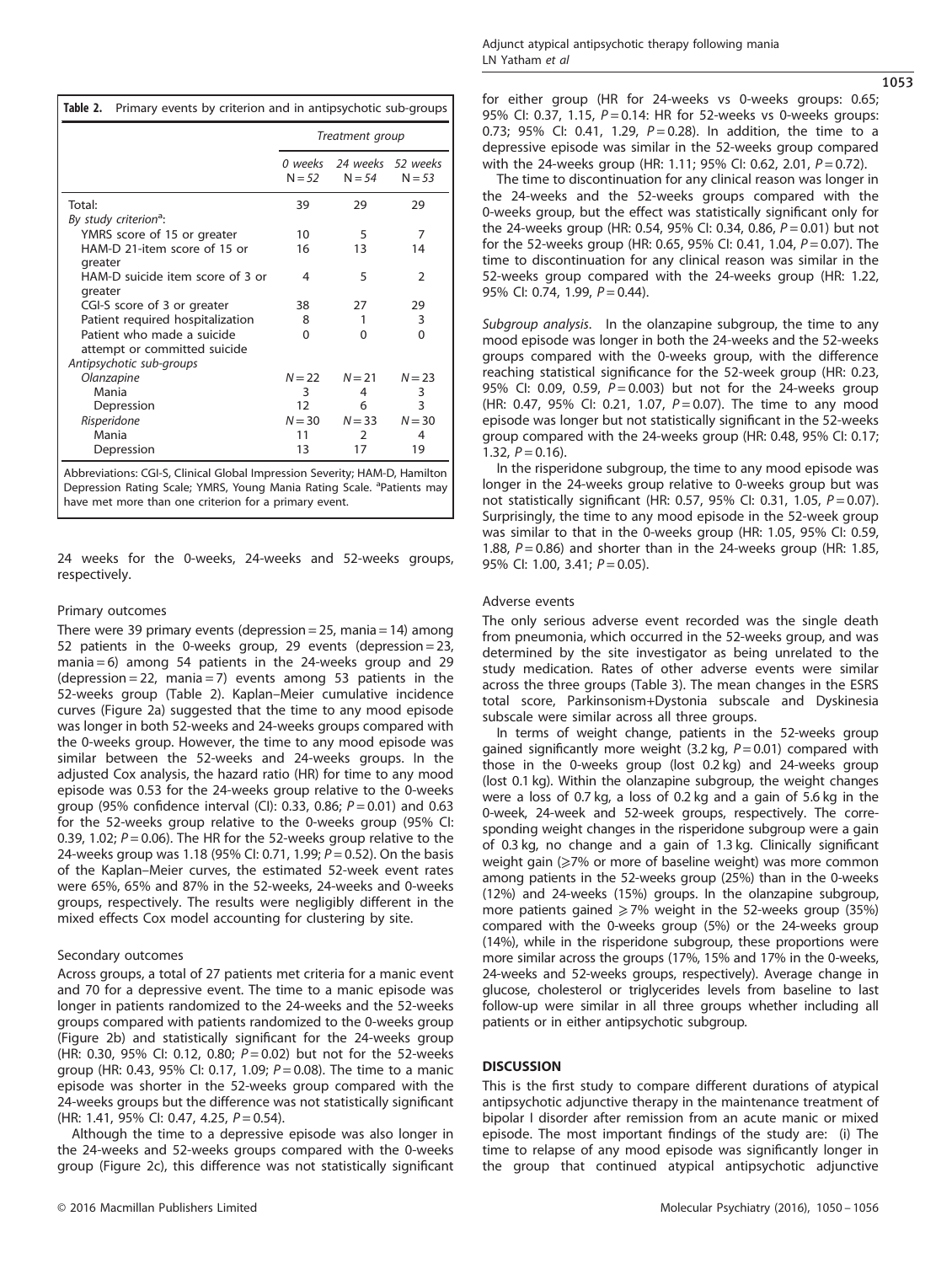Adjunct atypical antipsychotic therapy following mania LN Yatham et al



Figure 2. (a) Time to relapse of any mood episode. (b) Time to relapse of a manic episode. (c) Time to relapse of a depressive episode.

therapy for 24 weeks compared with the group that had their atypical antipsychotic discontinued at study entry; (ii) There was a trend for longer time to relapse of any mood episode in the 52-weeks group compared with the 0-weeks group; (iii) The time to relapse of any mood episode was similar in the 52-weeks group compared with the 24-weeks group; however, the sub-group analysis showed discordance in effects of risperidone and olanzapine beyond 24 weeks. In addition, weight gain was significantly greater and more patients gained  $\geq$  7% body weight with 52 weeks of continued antipsychotic use compared with 24 weeks.

The findings of this study are highly clinically relevant and have immediate transformational value for the management of bipolar disorder. Although adjunctive atypical antipsychotic therapy was beneficial for 24 weeks after the remission of an acute manic episode, the benefits were not readily apparent beyond 24 weeks as overall, there were no differences in relapse rates between the 24-weeks and 52–weeks groups. Importantly, weight gain was significantly more common in the 52-weeks group compared with the other two groups. Thus, these data suggest that adjunctive atypical antipsychotic therapy beyond 24 weeks confers additional adverse event burden without necessarily offering definitive tangible clinical benefit in efficacy.

Although mania is the defining feature of bipolar I disorder, several studies suggest that depressive episodes and symptoms outnumber manic/hypomanic episodes/symptoms by a ratio of<br>3:1 during the course of bipolar disorder.<sup>18</sup> Consistent with this, more patients in our study had depressive recurrences compared with manic recurrences (70 vs 27 events, respectively). Despite higher depressive recurrences, adjunctive therapy benefit was more apparent in preventing manic recurrences in the 24-weeks (HR: 0.30) and 52-weeks (HR: 0.43) groups compared with the 0-weeks group than for preventing depressive recurrences

1054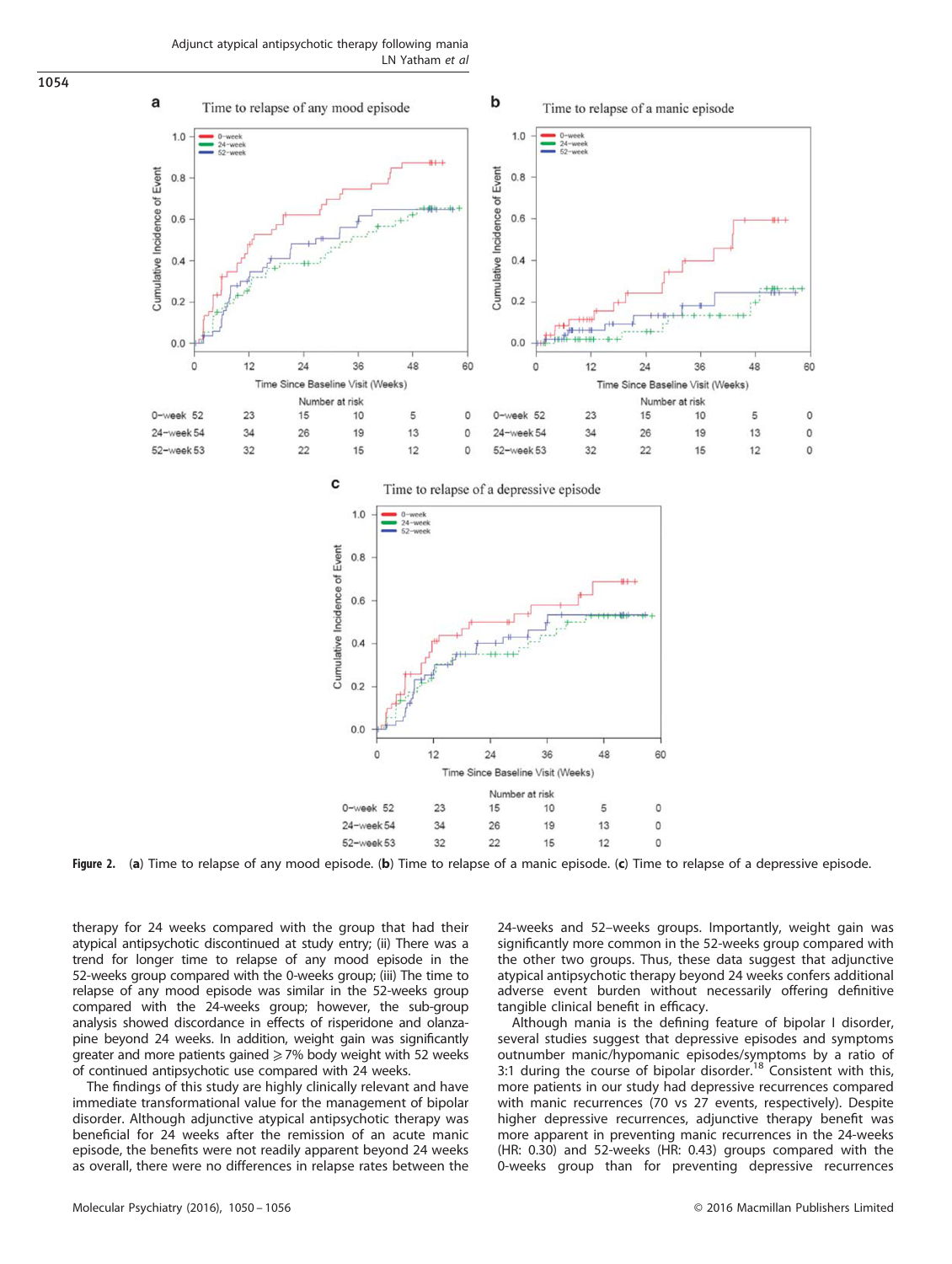|                                                                                                                                                                                | Treatment group |                |                |                |                |                |  |
|--------------------------------------------------------------------------------------------------------------------------------------------------------------------------------|-----------------|----------------|----------------|----------------|----------------|----------------|--|
|                                                                                                                                                                                | 0 weeks         |                | 24 weeks       |                | 52 weeks       |                |  |
|                                                                                                                                                                                | Ν               | $\frac{0}{0}$  | $\overline{N}$ | %              | N              | %              |  |
| Serious adverse events                                                                                                                                                         |                 |                |                |                |                |                |  |
| Death                                                                                                                                                                          | 0               | 0              | 0              | 0              | 1              | 2              |  |
| Non-serious adverse events                                                                                                                                                     |                 |                |                |                |                |                |  |
| Cold/cold Symptoms                                                                                                                                                             | 5<br>9          | 10             | 6              | 11             | 7              | 13             |  |
| Headache                                                                                                                                                                       | 4               | 17<br>8        | 3<br>6         | 6<br>11        | 6<br>7         | 11<br>13       |  |
| Weight gain                                                                                                                                                                    | 4               | 8              | 5              | 9              | 4              | 8              |  |
| Fatigue/sedation/sleep<br>change                                                                                                                                               |                 |                |                |                |                |                |  |
| Muscle related injuries                                                                                                                                                        | 4               | 8              | 3              | 6              | 5              | 9              |  |
| Constipation                                                                                                                                                                   | 3               | 6              | 5              | 9              | 1              | 2              |  |
| Menstrual irregularity/                                                                                                                                                        | $\overline{2}$  | 4              | $\overline{2}$ | 4              | 6              | 11             |  |
| cramps                                                                                                                                                                         |                 |                |                |                |                |                |  |
| Nausea                                                                                                                                                                         | 3               | 6              | 4              | 7              | 1              | 2              |  |
| Diarrhea                                                                                                                                                                       | 1               | 2              | 4              | 7              | $\overline{2}$ | 4              |  |
| Breast changes/                                                                                                                                                                | 1               | 2              | 3              | 6              | 1              | 2              |  |
| galactorrhea                                                                                                                                                                   |                 |                |                |                |                |                |  |
| Dry mouth                                                                                                                                                                      | 2               | 4              | 1              | 2              | 1              | 2              |  |
| Dry skin/itch/rash                                                                                                                                                             | 1               | 2              | 2              | 4              | 1              | 2              |  |
| Extrapyramidal symptoms                                                                                                                                                        | 1               | 2              | 2              | 4              | 1              | $\overline{2}$ |  |
| Bloating/flatulence                                                                                                                                                            | 1               | $\overline{2}$ | 1              | 2              | 1              | 2              |  |
| <b>Dizziness</b>                                                                                                                                                               | 0               | 0              | 2              | 4              | 1              | 2              |  |
| Hair loss                                                                                                                                                                      | 1               | 2              | 0              | 0              | 2              | 4              |  |
| Impaired sexual function                                                                                                                                                       | 0               | 0              | 3              | 6              | 0              | 0              |  |
| Elevated glucose                                                                                                                                                               | 0               | 0              | 1              | 2              | 1              | 2              |  |
| Elevated prolactin level                                                                                                                                                       | 0               | 0              | 1              | $\overline{2}$ | 1              | 2              |  |
| Impaired vision                                                                                                                                                                | 0               | 0              | $\overline{2}$ | 4              | 0              | 0              |  |
| Increased appetite                                                                                                                                                             | 0               | 0              | 1              | $\overline{2}$ | 1              | $\overline{2}$ |  |
| <b>Elevated lipids</b>                                                                                                                                                         | 0               | 0              | 1              | 2              | 0              | 0              |  |
| Elevated liver function test                                                                                                                                                   | 0               | 0              | 1              | 2              | 0              | 0              |  |
| Increased dreaming                                                                                                                                                             | 0               | 0              | 1              | $\overline{2}$ | 0              | 0              |  |
| Tardive dyskinesia                                                                                                                                                             | 1               | 2              | 0              | 0              | 0              | 0              |  |
| Other                                                                                                                                                                          | 6               | 12             | 3              | 6              | 3              | 6              |  |
| Change from baseline to                                                                                                                                                        |                 |                |                |                |                |                |  |
| last visit                                                                                                                                                                     | Mean            | s.d.           | Mean           | s.d.           | Mean           | s.d.           |  |
|                                                                                                                                                                                |                 |                |                |                |                |                |  |
| <b>ESRS</b> score                                                                                                                                                              |                 |                |                |                |                |                |  |
| Total                                                                                                                                                                          | 1.3             | 8.9            | 2.3            | 8.3            | 2.3            | 9.8            |  |
| Parkinsonism+Dystonia                                                                                                                                                          | $-0.7$          | 3.2            | $-0.2$         | 1.8            | 0.0            | 4.2            |  |
| subscale                                                                                                                                                                       |                 |                |                |                |                |                |  |
| Dyskinesia subscale                                                                                                                                                            | 0.02            | 0.32           | 0.00           |                | $0.00$ $0.02$  | 0.14           |  |
| Metabolic parameters                                                                                                                                                           |                 |                |                |                |                |                |  |
| Weight (kg) <sup>a</sup>                                                                                                                                                       | $-0.2$          | 4.8            | $-0.1$         | 6.8            | 3.2            | 6.8            |  |
| Glucose level $(mmol)^{-1}$ )                                                                                                                                                  | 0.7             | 3.7            | $-0.01$        | 0.7            | 0.1            | 0.9            |  |
| Cholesterol level                                                                                                                                                              | $-0.2$          | 1              | $-0.3$         | 0.7            | 0.02           | 1.0            |  |
| $(mmol-1)$                                                                                                                                                                     |                 |                |                |                |                |                |  |
| Triglycerides (mmol $I^{-1}$ )                                                                                                                                                 | 0.3             | 1.6            | $-0.02$        | 0.7            | 0.1            | 1.8            |  |
| Abbreviation: s.d., standard deviation. ${}^{a}P$ -value = 0.01 for the difference<br>between the 52-weeks and 0-weeks groups and between the 52-weeks<br>and 24-weeks groups. |                 |                |                |                |                |                |  |

Table 3. Adverse events and changes in Extrapyramidal Symptom

Rating Scale (ESRS) scores and metabolic parameters

(HR: 0.65 for the 24 weeks group and HR: 0.73 for the 52 weeks group). These data are consistent with the clinical observation and findings from other studies which suggest that many atypical antipsychotics are more effective in preventing manic than depressive recurrences.<sup>8,9,19,20</sup>

This study was not adequately powered for analysis of the antipsychotic subgroups, but several findings warrant discussion. The prophylactic effect of risperidone was apparent only for mania whereas for olanzapine, the benefit was seen mainly in preventing 1055

depression (Table 2). These findings are broadly consistent with previous studies<sup>21,22</sup> although the lack of effect of olanzapine in preventing mania is surprising. This might be because many of the patients in the olanzapine 0-weeks group had a depressive event, and thus left fewer patients at risk for mania. The HR for the time to any mood episode comparing the 24-weeks group with the 0-weeks group were similar for both olanzapine and risperidone. Hence, the finding of benefit of 24 weeks of therapy appears robust and applicable to both antipsychotics. In contrast, when comparing the 52-weeks group with the 24-weeks group, the results were discordant between the two antipsychotics. In the risperidone subgroup, the risk of relapse increased with a near doubling of the HR. Even if this result is a false signal and continued use of risperidone beyond 24 weeks does not truly increase the risk of relapse, it remains unlikely that any benefit exists. In the olanzapine subgroup, the risk of relapse decreased with the HR roughly halved though not statistically significant. This result could be because of inadequate sample size. However, this reduction in risk of relapse was accompanied by a 20% increase in risk of weight gain by at least 7% and an average weight gain of nearly 6 kg. Given that the weight gain is a predictor of poor clinical outcomes in bipolar disorder,<sup>23,24</sup> the potential clinical benefit of continuing olanzapine beyond 24 weeks needs to be balanced against the risks of weight-gainassociated morbidity and mortality.

The incidence of adverse events was relatively low and few patients dropped out of the study because of adverse events. There were no significant differences in rates of adverse events, metabolic parameters or ESRS scale scores between the three groups. This may be because of the enriched design in which only those patients who responded and tolerated these medications were eligible to enter the trial. Despite such enrichment in design, patients in the 52-weeks group gained considerably more weight and more patients in this group had clinically significant weight gain, and in particular, those who had received olanzapine adjunctive therapy. This suggests that weight gain with olanzapine may continue beyond 24 weeks.

This study has several strengths including the use of a stratified randomized double-blind design, that it recruited 'real world' patients with and without comorbidity, and allowed routine clinical management including psychoeducation and counseling as clinically indicated. However, some limitations must also be considered. First, this study included only risperidone and olanzapine; hence, the findings of this study may not be generalizable to all atypical antipsychotics. Nevertheless, the findings of this study are consistent with other maintenance studies showing that the efficacy in prevention of relapse is most apparent in the first 6 months. Second, owing to recruitment challenges, the final sample size was smaller than originally planned. Larger sample sizes would have yielded more precise assessments of the differences between the 24-weeks and 52-weeks groups in the olanzapine and risperidone subgroups and provided more definitive conclusions as to whether the discordant findings truly reflect a reduced risk of relapse with continued olanzapine use, an increased risk with continued risperidone use, or both. Third, comparisons of adverse event rates and change in outcome measures may be impacted by differences in the average length of follow-up across treatment groups. However, mean follow-up time in the 24-weeks and 52-weeks arms were similar and so do not explain the weight gain differences between these two groups. Last, clinicians were allowed to provide adjunctive psychological treatments as clinically appropriate. Although differences in types and duration of psychological treatments might have contributed to differences in efficacy, this is also a strength of this study in that it mirrored real world clinical practice.

In conclusion, the results of this study suggest that patients with bipolar I disorder who recently remitted from an acute manic